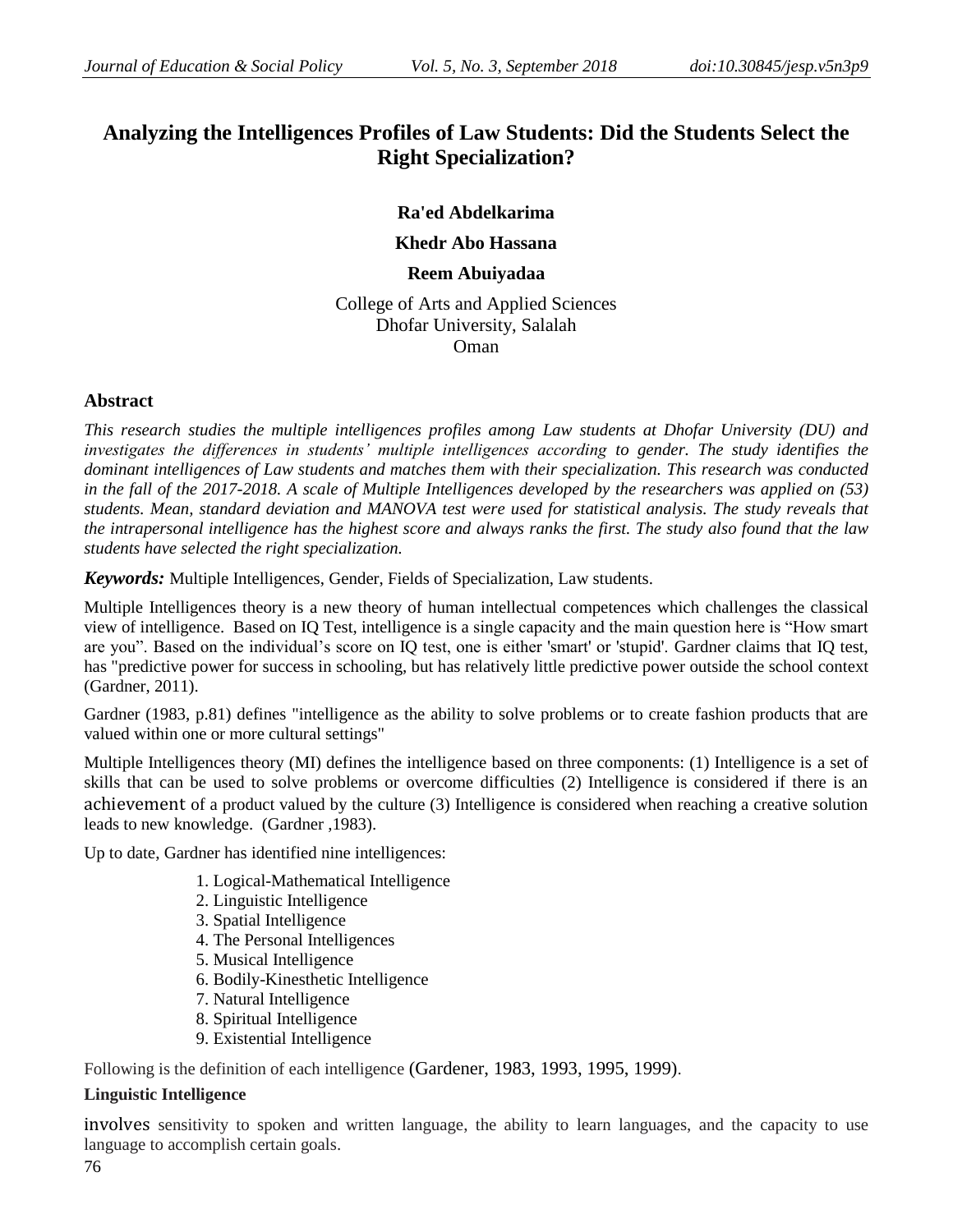This intelligence includes the ability to effectively use language to express oneself rhetorically or poetically; and language as a means to remember information. Writers, poets, lawyers and speakers are among those that Howard Gardner sees as having high linguistic intelligence.

## **Logical-Mathematical Intelligence**

consists of the capacity to analyze problems logically, carry out mathematical operations, and investigate issues scientifically.

## **Musical Intelligence**

involves skill in the performance, composition, and appreciation of musical patterns. It encompasses the capacity to recognize and compose musical pitches, tones, and rhythms.

## **Bodily-Kinesthetic Intelligence**

entails the potential of using one's whole body or parts of the body to solve problems. It is the ability to use mental abilities to coordinate bodily movements.

#### **Spatial Intelligence**

involves the potential to recognize and use the patterns of wide space and more confined areas.

#### **Interpersonal Intelligence**

is concerned with the capacity to understand the intentions, motivations and desires of other people. It allows people to work effectively with others.

#### **Intrapersonal Intelligence**

entails the capacity to understand oneself, and appreciate one's feelings, fears and motivations.

**Naturalist Intelligence**: refers to individuals who have greater sensitivity to nature. They are good at taming and interacting with animals.

#### **Existential intelligence**

the intelligence of understanding in a large context or big picture. It is the capacity to tackle deep questions about human existence, such as the meaning of life, why we die, what my role is in the world.

#### **1.1 Statement of the Problem**

If every learner understands his uniqueness in the classroom, he will increase his opportunities for learning and his ability in aligning his potentials to specific tasks. 'Multiple intelligences' is one aspect of a learner's uniqueness. Actually, MI theory assumes that if there are programs that demonstrate the skills of real life in the eight intelligences for individuals from an early age then the individuals will have clear and more reliable bases to select the future career. (Armstrong, 2009). The study will examine the differences in multiple intelligences of Law students at DU.

## **1.2 Research Questions:**

- 1. What are the multiple intelligences profiles of Law students?
- 2. What are the multiple intelligences profiles Law students according to the gender?
- 3. Are the students accommodated in the appropriate specialization?

## **1.2 Research Hypotheses**

From the second question, one hypothesis emerged:

1. There are no statistically significant differences at ( $\alpha = 0.05$ ) in the multiple intelligences of the Law students attributed to gender.

## **1.4 Significance of the Study:**

Currently, the theory of Multiple Intelligences is considered as an effective tool in determining the diversity of the learners all over the world. This study highlights the relationship between multiple intelligences profiles and field of specialization. This issue is very important for higher education students and it could be crucial for students before selecting a college or field of specialization.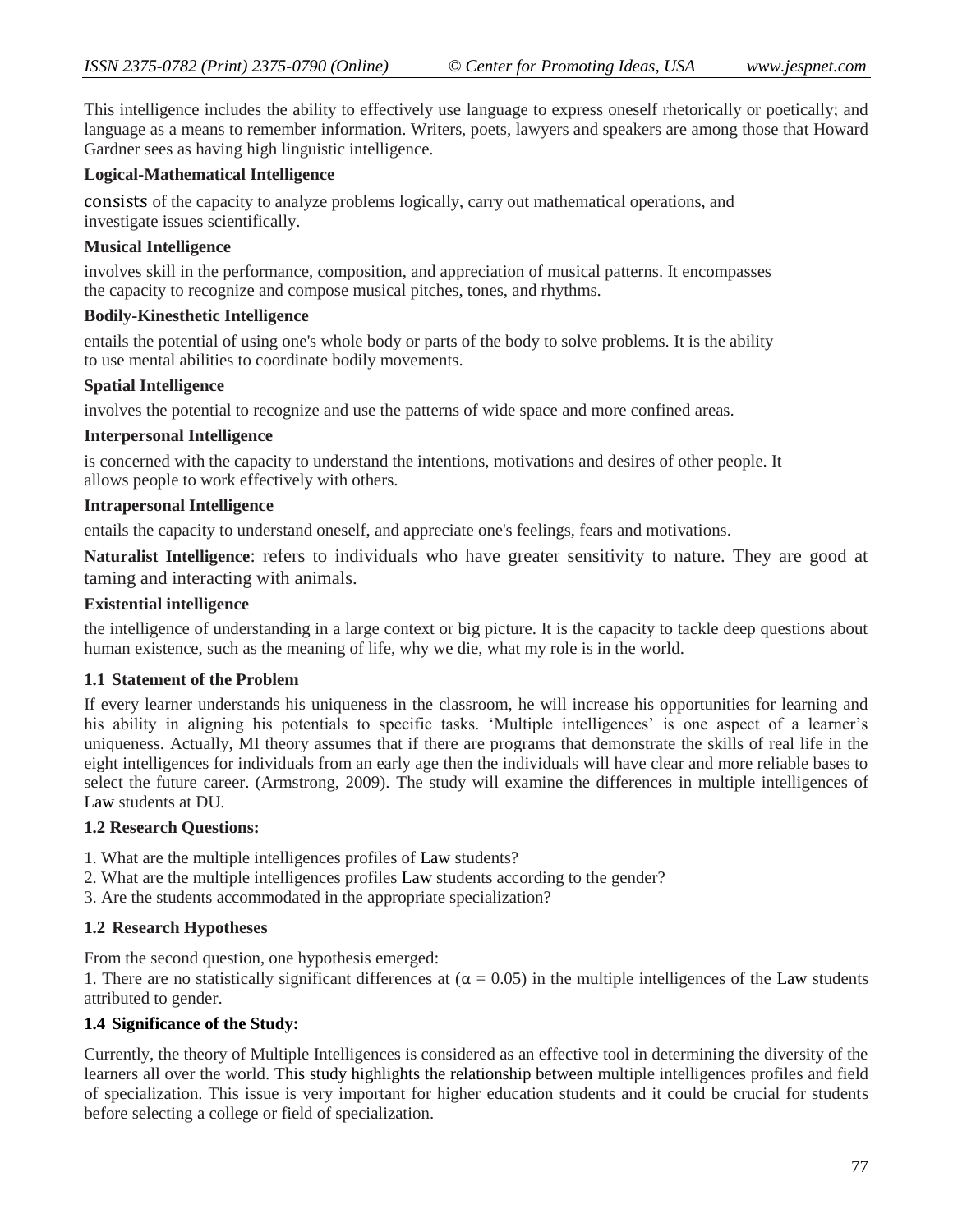To the knowledge of the researchers, this is the first study that explores the multiple intelligences profiles of Law students in Dhofar provenance in the Sultanate of Oman. It is hoped that this study will represent an indicator for the business study to know if they are accommodated in the right specialization or not. Enlightening the students in the high school or first-year students about the theory of multiple intelligences will help the student to choose the appropriate college and the specialty which matches his or her intelligences profile. If the multiple intelligences scale is administered at the end of the high school or in the first year of the university, then the students will be more aware of their capabilities, skills, and intelligences and hence the chance of completing the university will be very high and consequently, the drop-out rate will be lower.

## **1.5 Study Limitations**

- A sample of males and females of Law students in Dhofar University.
- The validity and reliability of the instrument that is used in the study.

## *2. Theoretical Literature and Related Studies:*

## 2.1 Multiple Intelligences:

Since it was published in 1983, MI theory challenged the traditional perception of intelligence which was basically recognizing one or two types of intelligences. MI theory emphasizes and promotes the idea of diversity and highlights the several ways way of employing these intelligences to developing the society and its advancement. (Kallenbach, 2006; Gardner, 2011).

There are some important key points to explain the essence of MI theory: (1) Despite the fact that every one of us possess the eight intelligences, we are all different because the strength of each intelligence varies and that"s why everyone has a different intelligences profile (2) The intelligences could work together smoothly or each intelligence works independently (3) Education can be improved if the materials and learning activities are designed based on the intelligences profile of the students. Gardner announced his theory starting with seven intelligences. Later he added two more intelligences (Gardner, 1999)

This theory has been the framework of the study. This research explores the multiple intelligence profiles of the students. It considers eight intelligences and excludes existential intelligence because accordingly, many educators still hesitate to accept it as intelligence in the classroom.

## **2.2 Previous related studies:**

Kandeel (2016) conducted a study to find out the patterns of multiple intelligences of students and how it is related to the academic achievement in Mathematics course at King Saud. The results ranked the multiple intelligences of the study sample as self, social, bodily, logical, verbal, visual, musical and natural intelligence. Fardad, Koosha, and Shafiee (2015) explored the relationship between (MI) scores of EFL students according to their gender and their vocabulary knowledge. The sample of the study consisted of 88 students (24 males and 64 females) from Khorasgan Azad University. The results show that there is no significant correlation between MI scores and their vocabulary knowledge. The study also revealed that there is no no significant difference between males and females concerning different types of intelligences

Mustafa, Abu Jado, and Onoz (2014) conducted a research to explore the multiple intelligences type of Jordanian students at Yarmouk University. The researchers used the Multiple Intelligences Test (MIT) prepared by Onoz (2009). (759) students from Yarmouk University participated in the study. The results revealed that the linguistic intelligence came first, while the spatial intelligence was last.

Al-Faoury, Khataybeh, and Al-Sheikh (2011) studied the intelligences types of the Jordanian students in different public and private universities. To collect data, the researchers used a survey which was administered to (1436) students. The results showed that females excelled in linguistic and interpersonal intelligence. The results also showed that there were significant differences in the logical intelligences in favor of the governmental universities. Regarding the average factor, the study didn"t find any significant differences in the multiple intelligences could be attributed to the average.

Al-Aslani (2010) conducted a study to explore the impact of using a remedial strategy based on MI theory on improving the achievement in the geometry of slow learners. Attitudes towards geometry also have been investigated. The results showed that the remedial strategy has a positive effect and the performance of the experimental group is better than the performance of control group.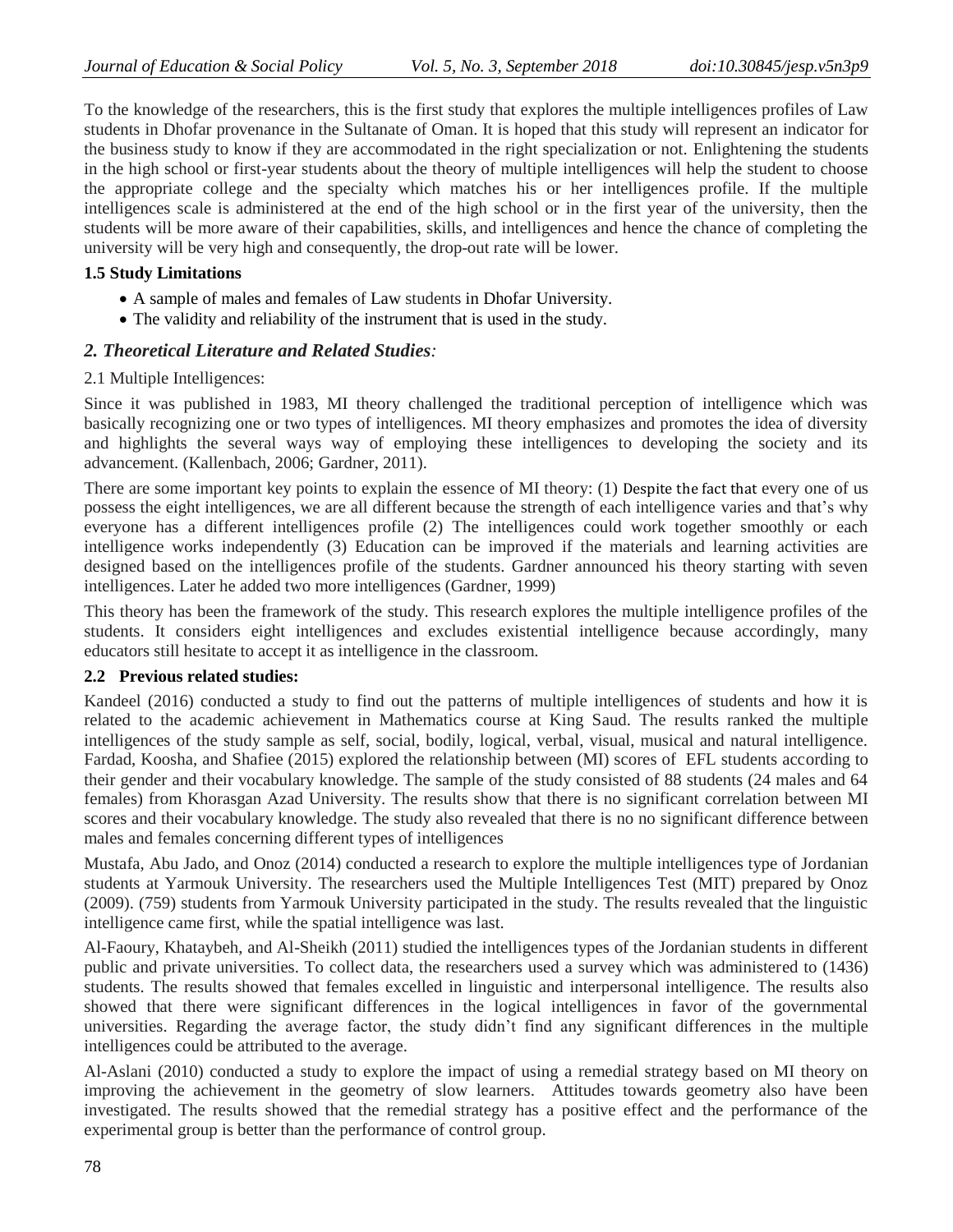Ahmad (2010) explored the impact of a program designed according to MI theory on improving the academic achievement and developing the creative thinking of students in secondary commercial school. The number of participants was (120) female students. The sample was divided into (40) students representing the control group, and (80) students represented the experimental group. The results showed that the program has a positive effect and the performance of the experimental group is better than the performance of the control group.

Alumran (2006) explored the multiple intelligences of the students at University of Bahrain and investigated the difference in multiple intelligences with respect to gender and the field of specialization. The researcher developed a multiple intelligences test to find out the intelligences profiles. The participants were (238) students from (13) different specializations. Using MANOVA, results found that dominant intelligences were social intelligence and Personal intelligence.

## *3. Methodology*

3.1 The study sample:

the total number of Law Students in DU in Fall of 2017-2018 was (738). The population of this study was composed of (53) which represents around (7.2) %. The students were from the first year Bachelor morning programs and they were selected randomly.

# **Table (1) shows the distribution of the study sample**

|        | Category | Number | Percent % |
|--------|----------|--------|-----------|
| Gender | Males    | 39     | 73.6      |
|        | Females  |        | 26.4      |
|        | Total    | JЭ     | 0.00      |

#### **Table 1: Distribution of sample**

3.2 Study Instruments and test scoring: Multiple Intelligences Scale

After reviewing the literature and studying some inventories related to MI theory, the researchers developed a scale to measure the MI profile of the students. The scale developed mainly by taking advantage of Mackenzie (1999), Armstrong (2009) and Abdulkarim & Al Jadiry (2012). Five Likert scale has been used: always apply, apply, apply sometimes, do not apply, and never apply. The maximum weight is (5) and it is given to the response always apply while the minimum is given (1) to the response never apply. The MI scale is written in both languages English and Arabic.

## 3.3 Tool validity

To confirm the validity, the scale has examined first by seven professors (The specializations of professors are: Psychology, Measurement, and Evaluation, Curricula and instruction) The comments and suggestions of the referees have been studied and the final version of the scale has developed in both languages: Arabic and English then sent to English language teacher and Arabic language teacher for final revision. 3.4 Tool Reliability:

Regarding the reliability, the researchers applied the scale on an exploratory sample of 23 students. The reliability coefficient is calculated by using Cronbach Alpha. Table (2) explains the values coefficients for each intelligence.

| No.            | Intelligence                      | Number of Items |             |  | Value of Cronbach | alpha |
|----------------|-----------------------------------|-----------------|-------------|--|-------------------|-------|
|                |                                   |                 | coefficient |  |                   |       |
|                | Linguistic Intelligence           | 8               | 0.84        |  |                   |       |
| 2              | Logical-Mathematical Intelligence | 8               | 0.92        |  |                   |       |
| 3              | Spatial Intelligence              | 8               | 0.75        |  |                   |       |
| $\overline{4}$ | Kinesthetic Intelligence          | 8               | 0.89        |  |                   |       |
| $\overline{5}$ | Musical Intelligence              | 8               | 0.93        |  |                   |       |
| -6             | Interpersonal Intelligence        | 8               | 0.74        |  |                   |       |
| $\overline{7}$ | Intrapersonal Intelligence        | 8               | 0.90        |  |                   |       |
| 8              | Naturalist Intelligence:          | 8               | 0.83        |  |                   |       |

## **Table 2: Cronbach Alpha coefficients for each intelligence**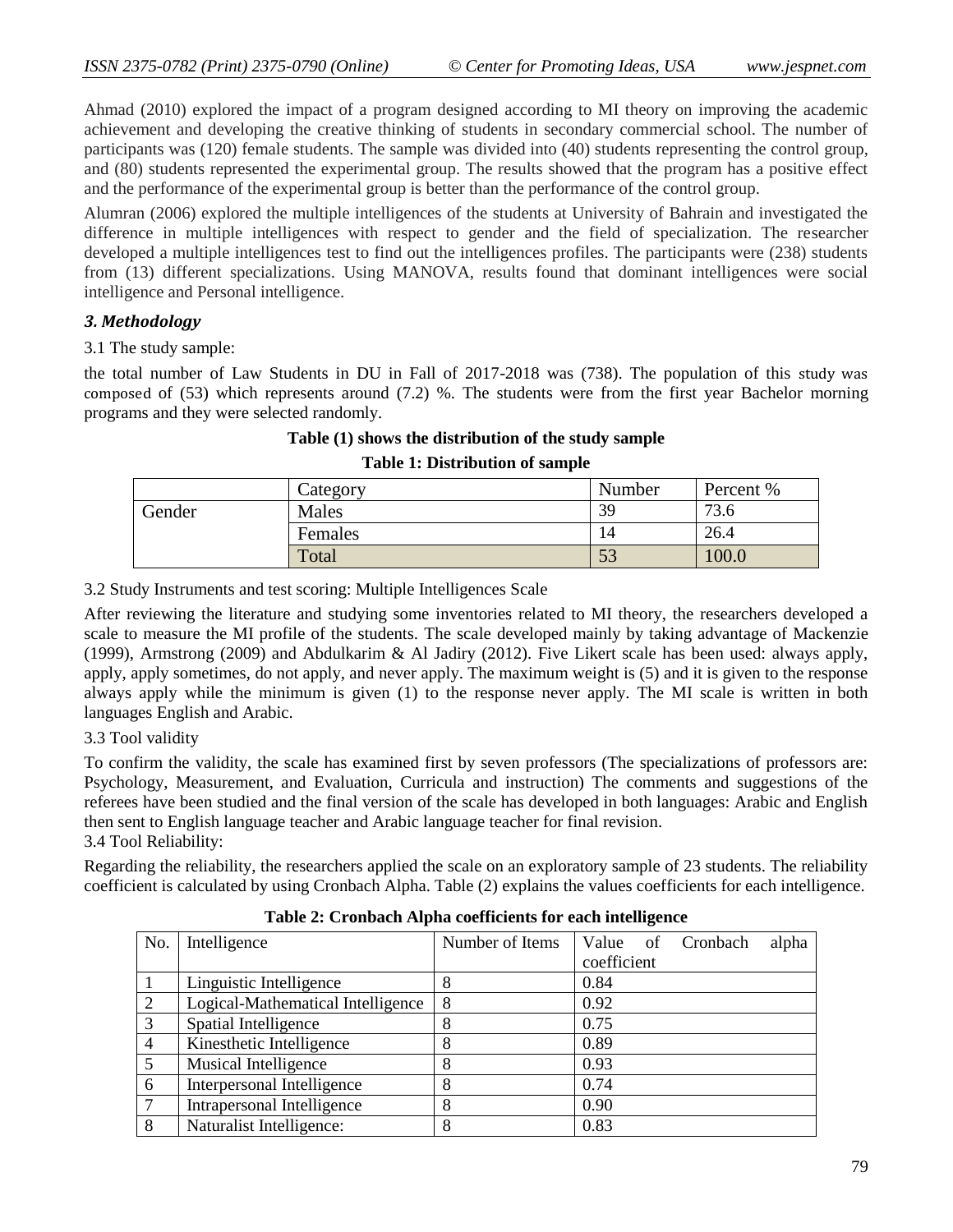# **3.3 Study Procedures:**

The following procedure was implemented

- 1. preparing the MI scale after reviewing the theoretical literature.
- 2. getting the consents from the research department to conduct the study.
- 3. calculating validity and reliability of the scale.

4. selecting the sample from undergraduate Law students in Dhofar University (DU) (First year morning program).

- 5. administering the scale on the study sample.
- 7. the statistical analyzing processing.

# **3.4 Study Variables:**

1. Independent variables:

- 1) Gender (Males, females)
- 2. Dependent variable: The intelligences of students
- 3.5 Data Analysis:

(SPSS) program has been used to calculate the means and standard deviation. MANOVA Test was also used to find out if the differences in multiple intelligences profiles were significant or not.

# *4. Results and discussion:*

4.1: Findings and discussions of the first question:

The first question was: What are the multiple intelligences profiles of Law students? Means and standard deviation of the sample scores were calculated. Table (3) shows the results.

| Type of Intelligence | Mean  | <b>STDEV</b> | Rank            |
|----------------------|-------|--------------|-----------------|
| Linguistic           | 29.55 | 3.71         | 2 <sup>nd</sup> |
| Logical              | 28.02 | 4.73         | $3^{rd}$        |
| Spatial              | 26.26 | 5.06         | $\neg$ th       |
| Kinesthetic          | 27.68 | 4.67         | 4 <sup>th</sup> |
| Musical              | 22.7  | 6.22         | 8 <sup>th</sup> |
| Interpersonal        | 27.66 | 4.97         | 5 <sup>th</sup> |
| Intrapersonal        | 31.19 | 4.03         | 1 st            |
| Naturalist           | 27.17 | 4.59         | 6 <sup>th</sup> |

**Table 3: multiple intelligences profiles of the sample**

\* The Maximum score of each ability is (40).

Table (3) shows that intrapersonal intelligence ranks first with a mean of (31.19) and STDEV of (4.03) while Linguistic intelligence lies at the second rank with a mean score of (29.55) and STDEV of (3.71). The interesting point here is the Logical Intelligence which comes at the third rank with a mean of (28.02) and STDEV of (4.73). The musical intelligence occupies the last rank with a mean of (25.06) and STDEV of (5.44).

The result of having the intrapersonal intelligence in the first rank can be attributed to the fact that the sample of the study belongs to the late adolescence stage. Based on the theory of [Developmental Psychology](https://www.simplypsychology.org/developmental-psychology.html) of Erikson (1959), the sample of the study lies between stage number (5): Adolescence stage and stage number (6): Young Adult. During stage (5), adolescents major concern is finding their self and determining their personal identity. They tried to explore the personal values and they start the first trial to set their future goals. In this period, they begin to construct their identity. In stage (6) the people begin to share their self-more intimately with others. They explore relationships leading toward longer-term commitments with someone other than a family member [\(McLeod,](https://www.simplypsychology.org/saul-mcleod.html)2017).

The results of the current study are in harmony with the results of the studies of Al- Faouri, Khataybeh, & Al-Sheikh (2011) and Kandeel (2016) where in all previous studies the intrapersonal intelligence ranks first. Regarding the musical intelligence, the students of this study give themselves the lowest score which also is in a full agreement with Al- Faouri, Khataybeh, & Al-Sheikh (2011) where the musical intelligence ranks the last.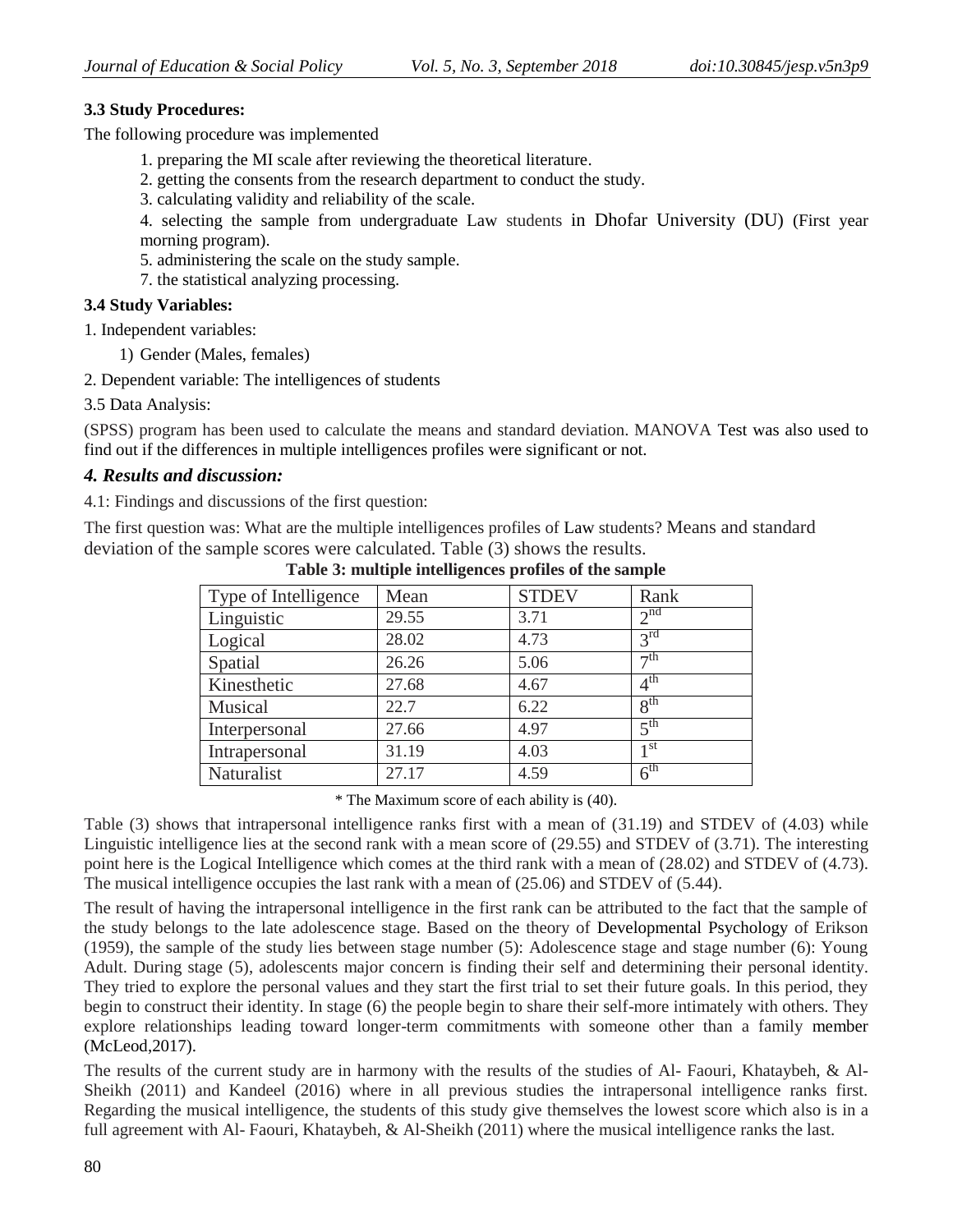In Alumran (2006), the musical intelligence ranks seventh out of nine intelligences (The existential intelligence has been also considered). In the study of Mustafa, Abu Jado, & Onoz (2014), the musical intelligence ranks forth which represents a clear difference from other studies.

## **4.2: Findings and discussions of the second question:**

The second question was: What are the multiple intelligences profiles Law students according to the gender? Table (4) shows means, standard deviation, and the rank of males and females while figure (1) shows a column chart of the results.

| Type of Intelligence | Males |              |                 | Females |              |                            |
|----------------------|-------|--------------|-----------------|---------|--------------|----------------------------|
|                      | Mean  | <b>STDEV</b> | Rank            | Mean    | <b>STDEV</b> | Rank                       |
| Linguistic           | 29.1  | 3.59         | 2 <sup>nd</sup> | 30.79   | 3.91         | 2 <sup>nd</sup>            |
| Logical              | 27.74 | 4.72         | $3^{\text{rd}}$ | 28.79   | 4.84         | $\zeta$ <sup>th</sup>      |
| Spatial              | 24.92 | 4.81         | $\neg$ th       | 30      | 3.78         | 3 <sup>rd</sup>            |
| Kinesthetic          | 27.08 | 4.43         | $6^{\text{th}}$ | 29.36   | 5.06         | 4 <sup>th</sup>            |
| Musical              | 21.69 | 6.25         | 8 <sup>th</sup> | 25.5    | 5.37         | 8 <sup>th</sup>            |
| Interpersonal        | 27.72 | 4.73         | $4^{\text{th}}$ | 27.5    | 5.76         | $\overline{6}^{\text{th}}$ |
| Intrapersonal        | 30.9  | 3.78         | 1 st            | 32      | 4.72         | 1 <sup>st</sup>            |
| <b>Naturalist</b>    | 27.41 | 4.77         | $5^{\text{th}}$ | 26.5    | 4.11         | $\neg$ th                  |

### **Table (4): multiple intelligences profiles of males and females of Law students**



**Figure (2): a column chart of males, females, and all sample results.**

According to the table (4), the males" intelligences ranked as follows: Intrapersonal, Linguistic, Logical, Interpersonal, Naturalist, Kinesthetic, Spatial, and finally the Musical intelligence. Regarding the females sample, the rank was as follows: Intrapersonal, Linguistic, Spatial, Kinesthetic, Logical, Interpersonal, Naturalist, and finally the Musical intelligence. In general, there is a full agreement in the first, second, and last ranks between males and females.

Table (4) shows that females estimated their intelligences higher than males in all intelligences except in Interpersonal, and Naturalist intelligences. The result is in disagreement with the result of Chan (2003) and also with Szymanowicz & Furnham (2013) study, which reported that males consistently tend to rate their intelligence, especially mathematical intelligences higher than females.

From the second question, one hypothesis emerged

There are no statistically significant differences at  $(\alpha = 0.05)$  in the multiple intelligences of the Law students attributed to gender.

One-way MANOVA tests of the differences between the means of sample score on the eight intelligences has been administered to find out if there are statistically significant differences in each intelligence according to gender variable. Table (6) shows the results.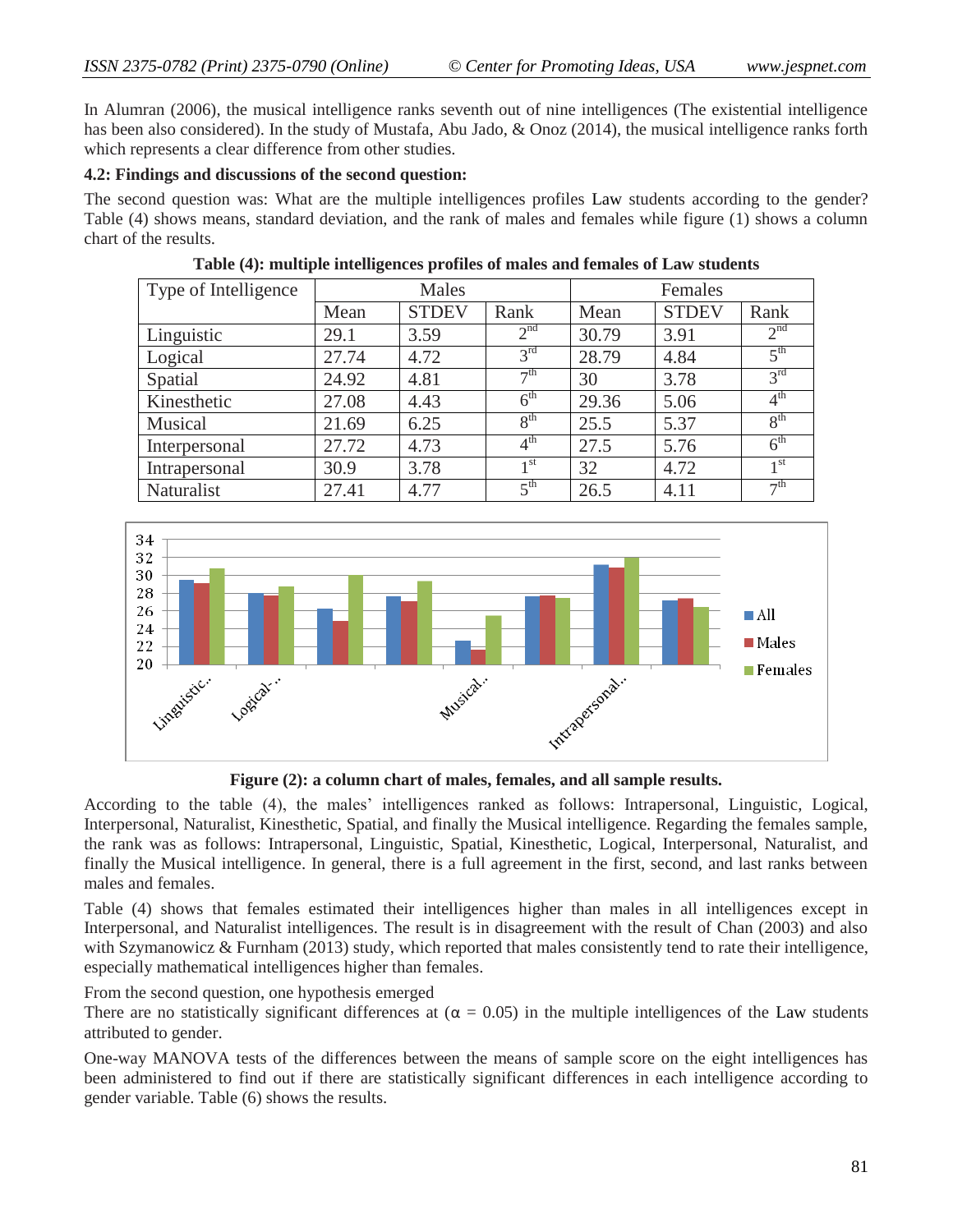| Table (6): Multivariate Tests according to gender variable |                        |                 |             |                                                     |            |  |
|------------------------------------------------------------|------------------------|-----------------|-------------|-----------------------------------------------------|------------|--|
| <b>Effect</b>                                              |                        | Value $\vert$ F |             | $\vert$ Hypothesis df $\vert$ Error df $\vert$ Sig. |            |  |
|                                                            | Gender   Wilks' Lambda | 1.618           | 3.406 8.000 |                                                     | 44.000 004 |  |

Table (6) shows that there are statistically significant differences in intelligences based on gender,  $F(8, 44) =$ 3.406, p =0.004; Wilk's  $\Lambda$  = 0.618. partial  $\eta^2$  =0.382. To determine how the intelligences variable differs for the gender variable, we need to look at the Tests of Between-Subjects Effects table (9): Tests of (Between-Subjects Effects) confirms the same result. table (7) shows the details

| of<br>Source | Dependent Variable       | Sum of  | Degree  | of<br>Means | F Values | Statistical  |
|--------------|--------------------------|---------|---------|-------------|----------|--------------|
| Variance     |                          | Squares | of      | Squares     |          | Significance |
|              |                          |         | Freedom |             |          |              |
|              | Linguistic Intelligence  | 29.185  |         | 29.185      | 2.164    | .147         |
|              | Logical-Mathematical     | 11.188  |         | 11.188      | .496     | .484         |
|              | Intelligence             |         |         |             |          |              |
| Gender       | Spatial Intelligence     | 265.533 |         | 265.533     | 12.718   | $.001*$      |
|              | Kinesthetic              | 53.564  |         | 53.564      | 2.529    | .118         |
|              | Intelligence             |         |         |             |          |              |
|              | Musical Intelligence     | 149.362 |         | 149.362     | 4.096    | $.048*$      |
|              | Interpersonal            | .489    |         | .489        | .019     | .890         |
|              | Intelligence             |         |         |             |          |              |
|              | Intrapersonal            | 12.523  |         | 12.523      | .768     | .385         |
|              | Intelligence             |         |         |             |          |              |
|              | Naturalist Intelligence: | 8.536   |         | 8.536       | .401     | .529         |

**Table (7): Tests of Between-Subjects Effects**

\* Significant at  $\alpha = 0.05$ )

The table above shows that there is a statistically significant difference in Spatial Intelligence and Musical Intelligence. Referring to table (4), we find the differences in both intelligences are to the benefit of females. The result of the study is in disagreement with the studies of Furnham & Ward, (2001), Furnham, Tang, Lester, O"Connor, & Montgomery, (2002); Weiss, Kemmler, Deisenhammer, Fleischhacker, & Delazer, (2003) which explain that there are statistically significant differences between males and females in all intelligences in favor of males, but, it is in partial agreement with Farunham &Akande (2004) which shows that the females perform better than males in all intelligences.

# **4.3: Findings and discussions of the third question:**

The third question was: Are the students accommodated in the appropriate specialization?

To answer this question, we need to search for the main characteristics of good lawyers. Joyner (2018) reported that some of the main personal qualities needed to be a Lawyer including communication skills, sound judgment, interpersonal skills, and analytical skills. ("Top 10 Qualities of a Great Lawyer,"2018) highlighted the importance of many qualities to be great a lawyer such as Analytical Skills, Interpersonal Skills, Logical Thinking Ability, Public Speaking Skills, and Writing Skills. Mermell (2017) explained some of the qualities that make a great law student. Being analytical and having excellent communication skills are among the main qualities required to a great law student.

This means that legal education students should be strong in specific intelligences to match the previous qualities. For writing skills and communication skills; verbal or written, students should acquire high linguistic intelligence. Linguistic intelligence is defined as individual's ability to display a facility with words and languages. They are typically good at reading, writing, and telling stories. (Gardener, 1983, 1993, 1995, 1999). Law students who are outstanding in linguistic skills can excel in the writing of briefs, the phrasing of convincing arguments, and the recall of facts from hundreds of cases.

For sound judgment, analytical skills, and logical thinking ability the students should be strong in mathematicallogical intelligence. Mathematical-Logical Intelligence refers to individuals who naturally excel in mathematics, computer programming, and other logical reasoning. (Gardener, 1983, 1993, 1995, 1999).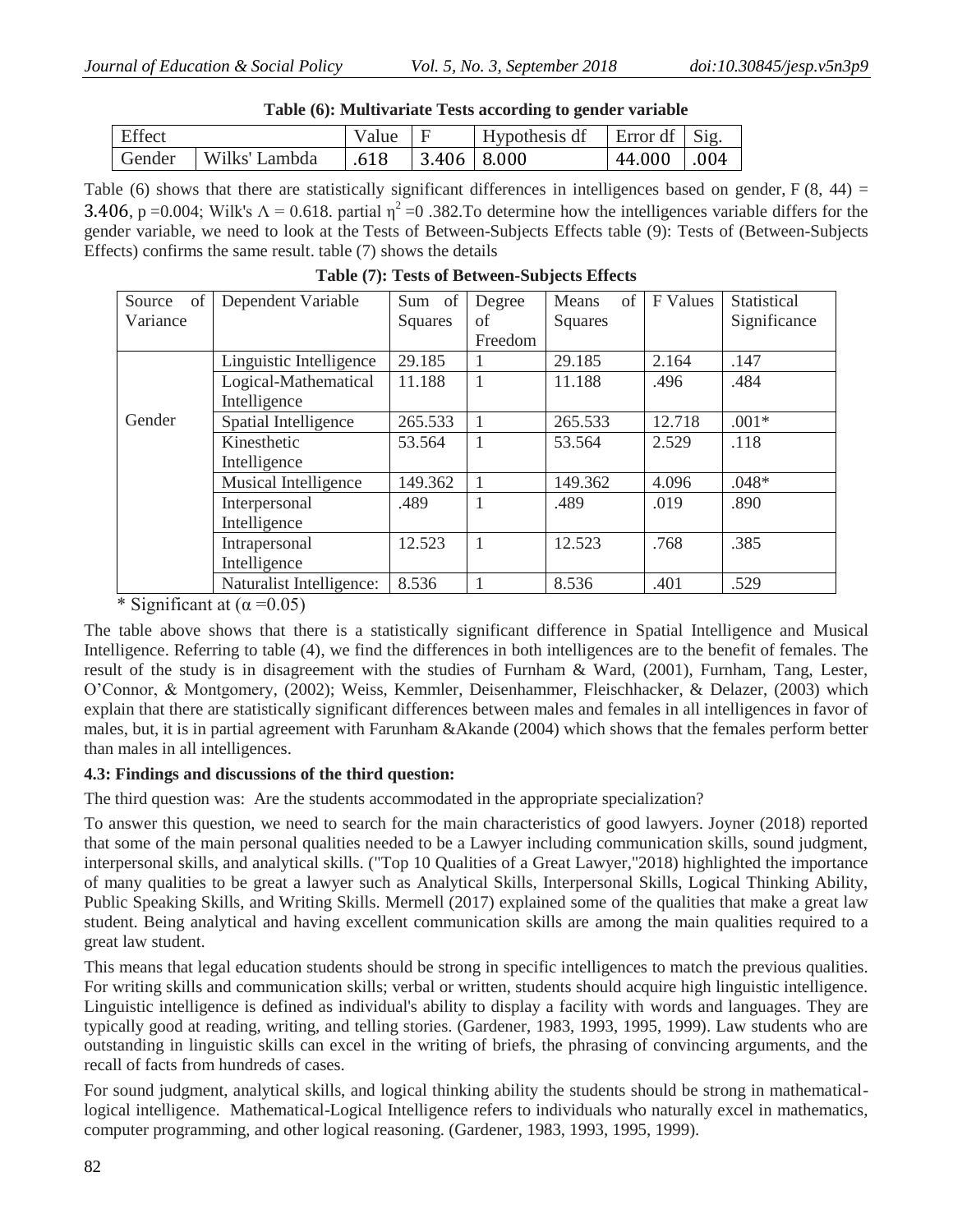Lawyers use logical-mathematical intelligence when they construct legal or factual arguments and analyze or strategize about legal situations. Courts and other legal institutions use logic to legitimize and guide their exercise of authority. Interpersonal skills are very important in legal education. To acquire interpersonal skills, the student should develop his interpersonal intelligence. Interpersonal intelligence is defined as The ability to communicate effectively and empathize easily with others. People with strong Interpersonal Intelligence are usually extroverts and are characterized by their sensitivity to others' moods, feeling, and motivation (Gardener, 1983, 1993, 1995, 1999). A lawyer uses interpersonal intelligence to interact with clients, judges, adversaries, witnesses, experts, and law enforcement.

As explained previously, a good lawyer should be strong in linguistic intelligence, logical-mathematical intelligence, and interpersonal intelligence. Referring to Table (3) which summarizes the intelligence profile of the whole sample, we find that linguistic intelligence comes in the second rank, logical-mathematical intelligence ranks third while interpersonal intelligence lies at the fifth rank.

Table (4) explains that in the male profile, linguistic intelligence comes in the second rank, logical-mathematical intelligence ranks third and interpersonal intelligence lies at the fourth rank. For female profile, linguistic intelligence comes in the second rank, logical-mathematical intelligence ranks fifth and interpersonal intelligence ranks sixth. The above result reports that the intelligence profile of the males is matching the qualities required by the good lawyer better than the profile of the females.

In general, the answer to the third question (Are the students accommodated in the appropriate specialization?) is yes. The law students selected the appropriate specialization because they are strong in the intelligences required to make a good lawyer.

#### *5. Conclusions and Recommendations*

The result of the study shows that intrapersonal intelligence has the highest score and ranks first always. The other intelligences have the following order: Linguistic, Logical, Kinesthetic, Interpersonal, Naturalist, Spatial, and musical intelligences, respectively. The result of the study reveals that law students are accommodated in the appropriate specialization because they are strong in the intelligences required to be a good lawyer.

In the light of the results of this study the researchers recommend the following.

- 1. The professors of Omani universities are advised to adjust their syllabi and teaching Styles based on the dominant multiple intelligences among their students.
- 2. Advisors of students are invited to use multiple intelligences scale to direct their students to the specialization that is appropriate for their intelligence profiles.
- 3. College of Law is invited to design activities for its students to enhance the interpersonal intelligence and develop more the linguistic intelligence and logical-mathematical intelligence.

## *References*

- Abdulkarim, R., Al Jadiry, A. (2012). The Effect of Cooperative Learning Group Division Based on Multiple Intelligences Theory and Previous Achievement on Scientific Thinking Skills Development of Ninth Grade Students in Oman. *European Journal of Social Sciences,* Vol. 27(4), 553-569.
- Ahmad, M. A. (2010). *The impact of a program based on multiple intelligences in developing creative thinking and achievement among students of the commercial secondary school.* Unpublished M.A thesis, The Institute of Educational Studies, University of Cairo, Egypt.
- Al-Aslani, R. M. (2010). *The effectiveness of a remedial strategy in light of multiple intelligences on developing geometry achievement and attitudes towards geometry among 2nd preparatory slow learners in Jeddahgovernorate*. Unpublished Ph. D thesis, Females Faculty of Education, Jeddah, Saudi Arabia.
- Al-Faoury, O., Khataybeh, A. & Al-Sheikh, K. (2011). Multiple Intelligences Of Students At Jordanian Universities. *Journal of International Education Research,* Vol. 7 (4), 83-94.
- Alumran, j. (2006). Multiple Intelligences for Bahraini Students at the University Level According to Gender and Academic Specializations: Is the Right Student in the Right Specialization? *Journal of Educational and Psychological Sciences.* University of Bahrain. Vol. 7(3). 13-43.
- Armstrong, T. (2009). *Multiple Intelligences in the Classroom* (3rd ed.). Alexandria: ASCD.